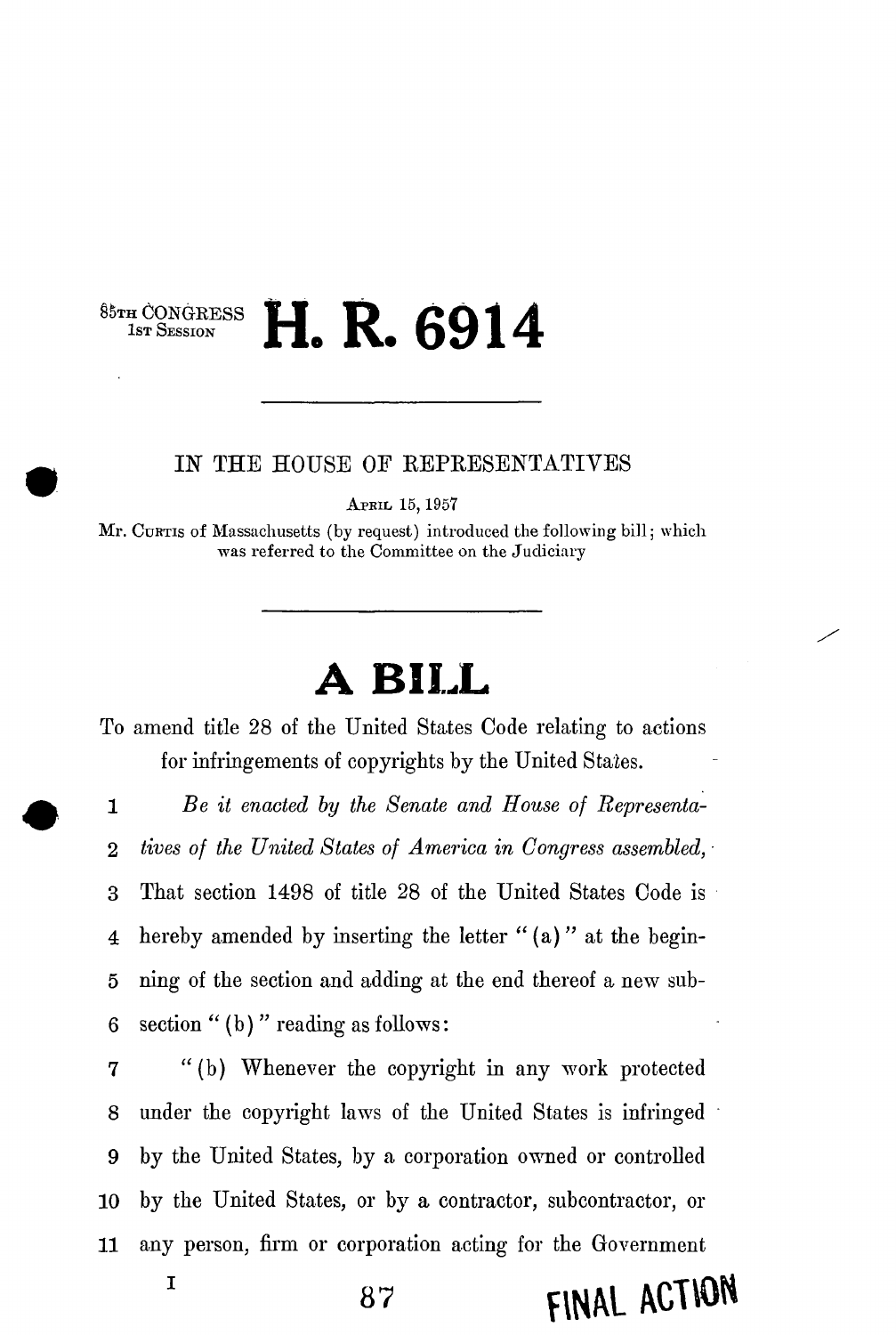and with the authorization or consent of the Government, the exclusive remedy of the owner of the copyright is by action 3 against the United States in the Court of Claims for the re- covery of his reasonable and entire compensation as damages 5 for such infringement, including the minimum statutory damages as set forth in section **101** (b) of title **17,** United States Code.

**g** "A Government employee shall have a right of action against the Government under this subsection except where he was in a position to order, influence, or induce use of the copyrighted work by the Government.

 "This subsection confers no right of action on any copy- right owner or any assignee of that owner with respect to any copyrighted work prepared by a person while in the employment or service of the United States, where the copy- righted work was prepared as a part of the official functions of the employee, or in the preparation of which Government 18 time, material or facilities were used."

 SEC**. 2.** The catchline of section **1498** of title **28,** United States Code, is amended to read—

**21 "§ 1498.** Patent and copyright cases".

 The item identified as  $\mathcal{L}_{\mathbf{p}}$  . **"1498. Patent cases"** 

 $\mathcal{L}_{\text{max}}$ 

 $0: 88$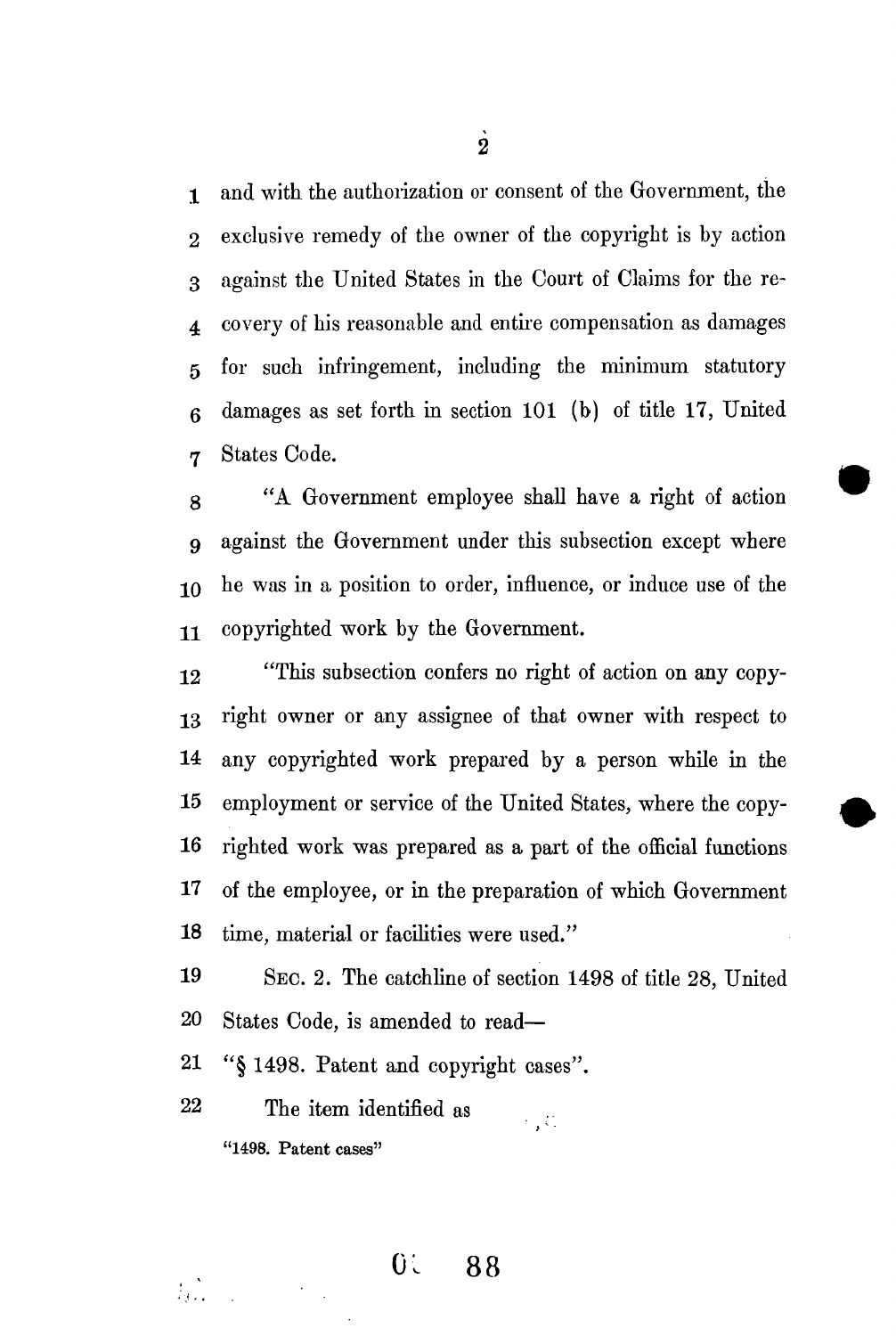- $\pmb{1}$ in the chapter analysis of chapter 91 of title 28, United
- $\bf{2}$ States Code, is amended to read— **"1498. Patent and copyright cases".**
- $\overline{3}$

SEC. 3. This Act takes effect on January 1, 1957.